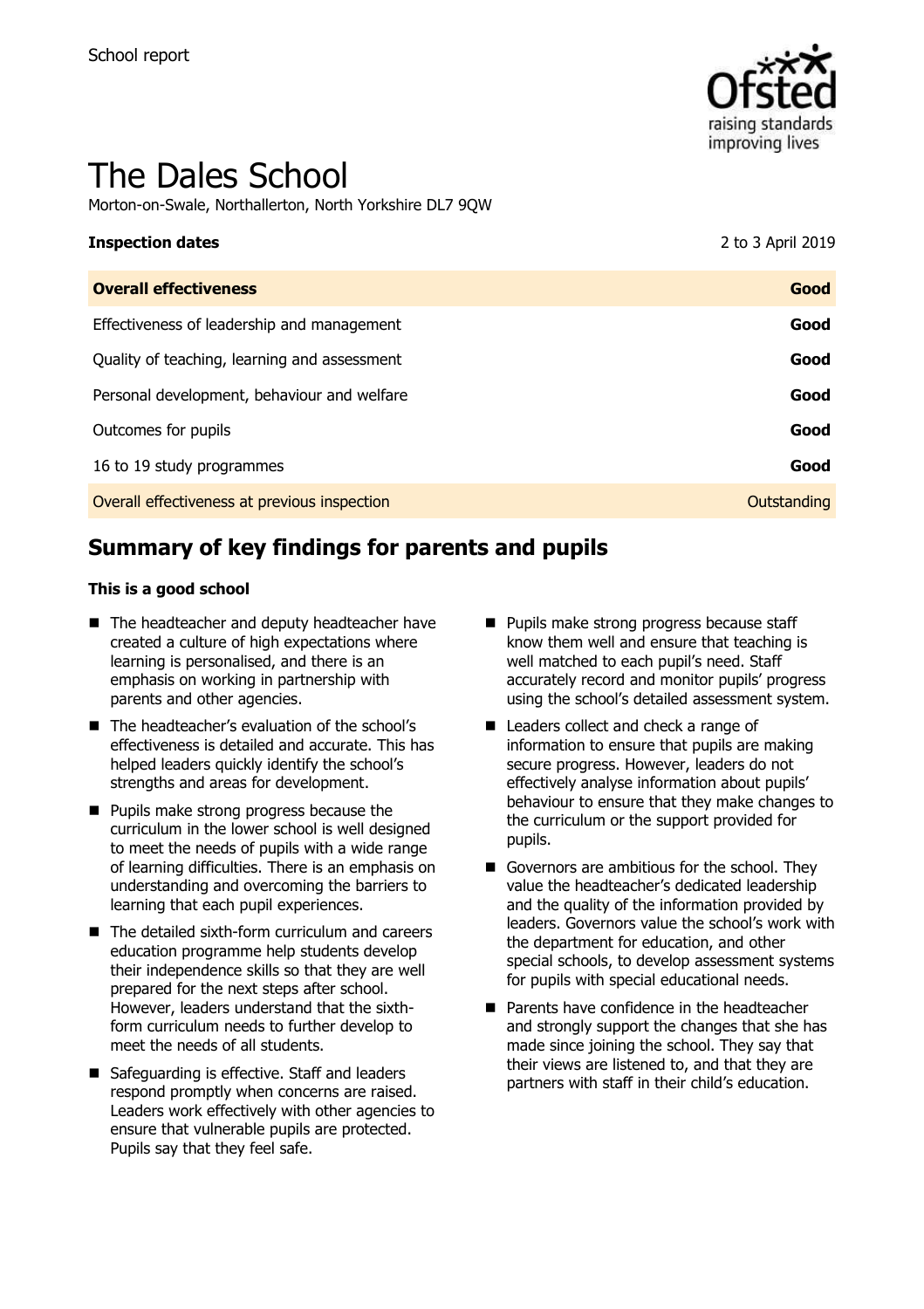

# **Full report**

### **What does the school need to do to improve further?**

- Strengthen leadership and management by:
	- ensuring that the information collected about pupils' behaviour and well-being is recorded precisely and analysed in detail to enable leaders to respond strategically
	- ensuring that the school website meets the publication requirements from the department for education.
- Improve the quality of teaching, learning and assessment by:
	- ensuring that planned changes to the sixth-form curriculum and accreditation are implemented quickly
	- ensuring that staff consistently use signing and symbols to enable all pupils to make strong progress.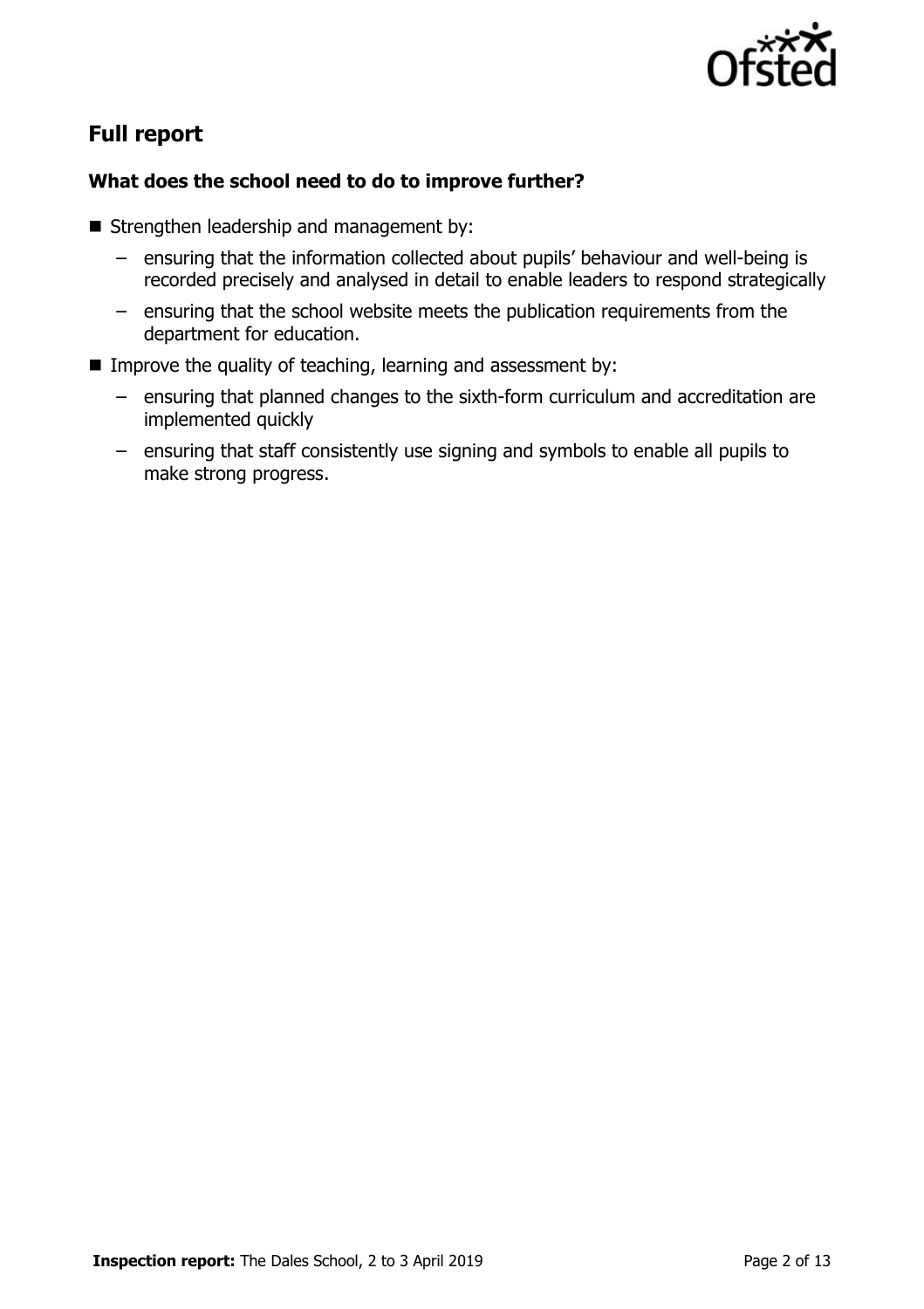

# **Inspection judgements**

#### **Effectiveness of leadership and management Good**

- The headteacher's vision that the school should work in strong partnership with parents and carers is shared by staff and governors. This has resulted in staff developing effective working relationships with parents and carers, and parents having confidence in the headteacher and their child's class team.
- Leaders have quickly and accurately evaluated the school's effectiveness and identified the school's strengths and areas for improvement. Leaders recognised that the curriculum in the primary and secondary departments needed further development to ensure that the content and structure was closely matched to the needs of pupils with severe and profound learning difficulties. Leaders quickly and successfully made these changes, which resulted in the development of separate curriculum pathways and welldesigned programmes of studies for pupils with different starting points.
- Leaders identified that the curriculum in the sixth form, and the range of accredited courses, needed to be developed. Leaders' plans to make these changes have been hampered by unforeseen staff changes. Although leaders have made some improvements to the sixth-form curriculum, they have not made all the changes required, or as quickly as planned. Leaders understand that more needs to be done quickly to ensure that the sixth-form curriculum closely matches the needs of all students.
- Leaders provide strong support to staff who are ambitious and want to improve their effectiveness. This is because the headteacher, ably supported by the deputy headteacher, has created a culture of high expectations. Staff say that they are empowered to be innovative. Teachers share good practice to improve the outcomes for all pupils.
- The headteacher and deputy headteacher have developed an accurate understanding of the quality of teaching through regular monitoring and the checking of pupils' progress, using the school's detailed assessment system. Leaders use the information that they collect from lesson observations to identify strengths and areas for improvement in teaching and learning. Leaders use this information to develop the staff training programme and leaders quickly check that training has had the intended impact.
- Leaders analyse in detail the information that they collect about the progress of pupils. They compare the progress of individuals and groups of pupils to the overall progress of all pupils. Where pupils are not making secure progress, leaders intervene quickly, working with staff to check that learning objectives are appropriate, and that teachers' assessments are accurate.
- The headteacher has successfully developed the role and effectiveness of middle leaders. Middle leaders coordinate the work of staff teams to tackle priorities in the school improvement plan. Middle leaders are well supported by senior leaders. They say that they feel empowered and are enthusiastic about the opportunity to take responsibility for an aspect of school improvement, as well as contributing to the dayto-day management of the school.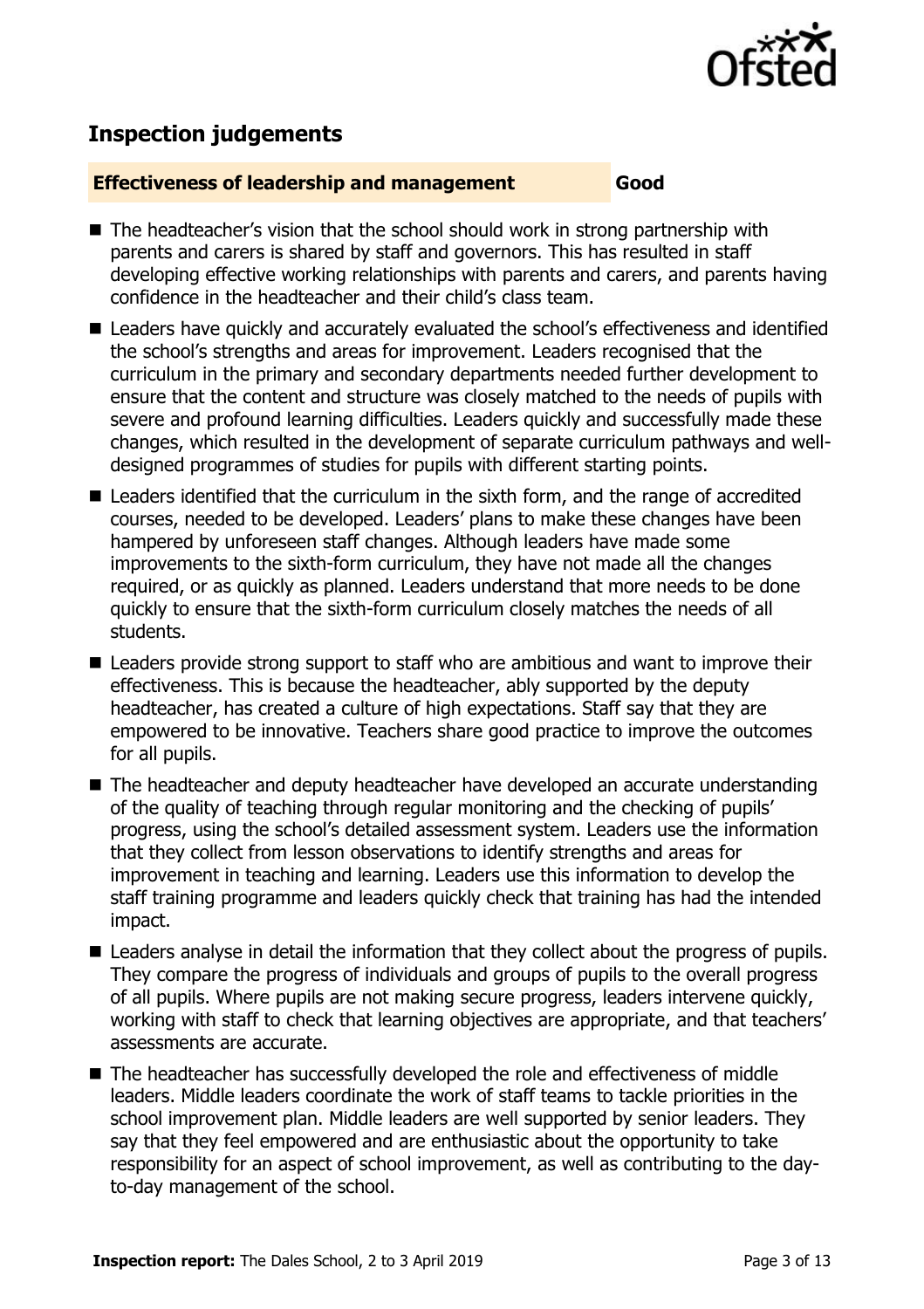

- Staff say that they are proud to work at the school and report that the school has continued to improve since the last inspection. Staff have confidence in the headteacher and senior leaders. They say that they are well supported and that leaders are considerate of their well-being. This was evidenced in changes that leaders made to the staff development programme following feedback from staff.
- Leaders understand that the attendance of some pupils is affected by their complex health needs. The attendance of disadvantaged pupils, and those in receipt of pupil premium, is better than those who are not disadvantaged. Leaders work effectively with parents, the local authority and other agencies to encourage good attendance, and secure appropriate support for those pupils who are unable to attend school.
- Leaders work in partnership with other special schools in the local area to check the accuracy of teachers' assessments and to ensure that progress targets are sufficiently challenging. Leaders also work with the department for education, and similar special schools nationally, to share the school's innovative work on assessment and to support the government's work on the development of assessment systems for pupils with complex special educational needs.
- **Parents highly value the work of the school and the leadership of the headteacher. The** parents who spoke to an inspector said that their child was safe, well cared for and that they were making good progress. They said that the headteacher listens to their views, that staff are approachable, and that parents are valued as partners in their child's education. One parent spoke for others when she said that, 'The staff don't just care for your child, they care for you.' Another parent added that, 'The staff go above and beyond.'
- Leaders have reviewed the structure and content of the school website. However, when checked by an inspector, the website did not meet the publication requirements of the department for education.

#### **Governance of the school**

- Governors are motivated, strongly ambitious for the school and proud of the school's work with the department for education to share good practice about systems to assess and track pupils' progress. Governors value the dedicated leadership of the headteacher. They are aware of the impact that her leadership has had on improving the school's effectiveness, and in developing effective partnerships with parents and carers.
- As a result of leaders' detailed self-evaluation, the headteacher's reports and governors' regular focused visits to school, governors are well informed about the school's strengths and the priorities for improvement. This enables governors to effectively challenge the headteacher about the school's performance, for example about improving pupils' outcomes and attendance.
- Governors are aware of the challenges that leaders have faced in developing the curriculum and accreditation in the sixth form. They understand that rapid progress now needs to be made to ensure that the sixth-form curriculum accurately meets the needs of all students.
- $\blacksquare$  As a result of recent changes in the membership of the governing body, governors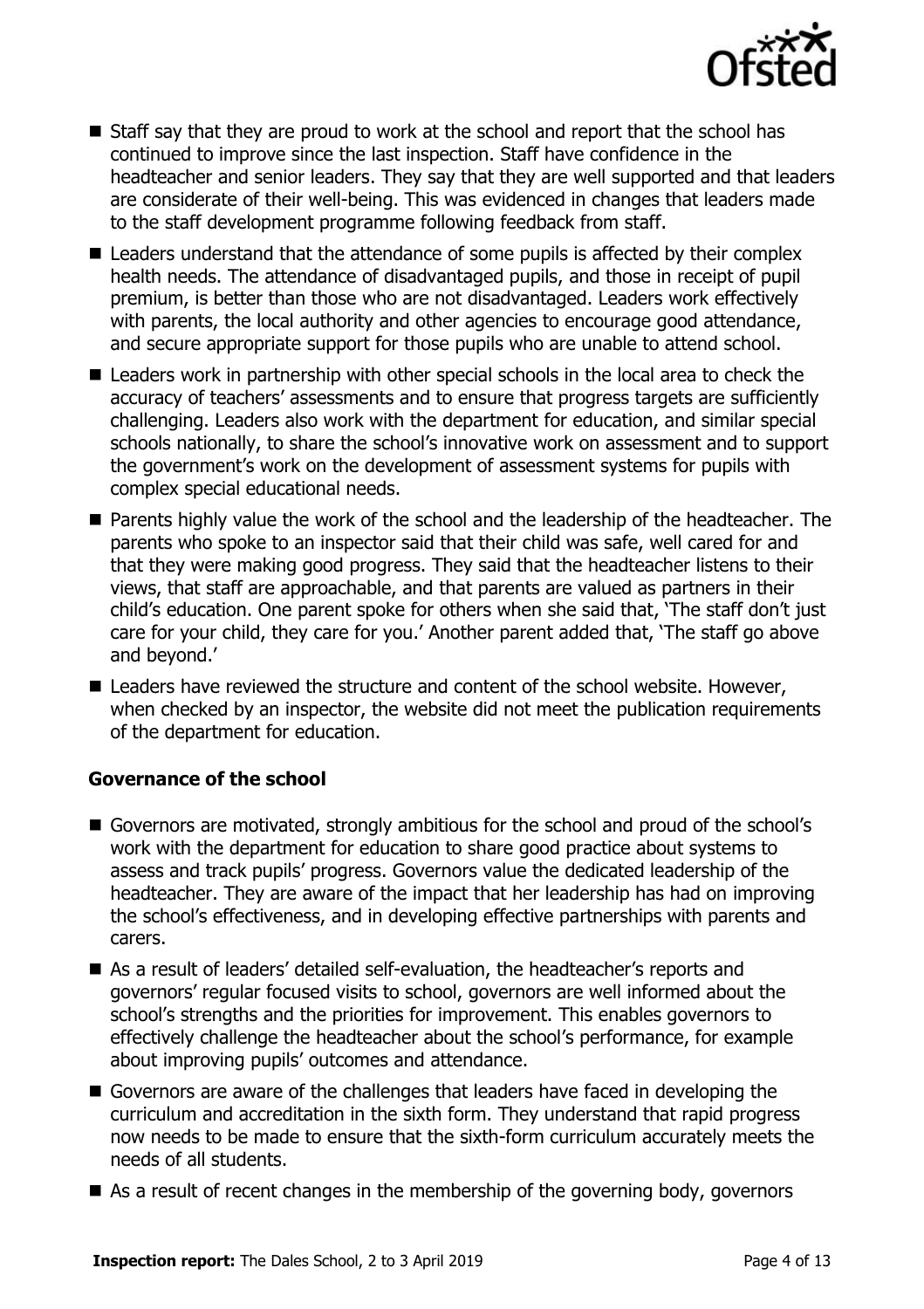

reviewed their skills and have recruited new members to ensure that they have a good range of knowledge, skills and experience to continue to be effective.

### **Safeguarding**

- $\blacksquare$  The arrangements for safeguarding are effective.
- $\blacksquare$  Safeguarding is effective because leaders have created a strong child-centred culture, and staff training is detailed and effective. Staff respond promptly when they have a concern about a pupil's safety or well-being.
- When leaders receive safeguarding concerns, they take prompt action, effectively working with other agencies to protect vulnerable children. Leaders challenge other agencies when they consider that the support for pupils and their families could be improved.
- The arrangements for supervising pupils as they arrive and leave school are safe and well designed. Strong systems are in place to check the arrangements for school visits and to ensure that pupils' medical needs are effectively met when they are on visits in the community.
- Leaders make appropriate recruitment checks on staff, maintain accurate records and regularly audit the school's safeguarding procedures. Leaders and governors undertake safer recruitment training and leaders regularly provide governors with detailed safeguarding reports.

#### **Quality of teaching, learning and assessment Good**

- There is a strong personalised approach throughout the curriculum and staff know the needs of each pupil exceptionally well. This is because staff use the school's detailed assessment system to record pupils' individual starting points and the small steps in each pupil's progress. As a result, teaching is personalised and is closely matched to pupils' academic and physical needs.
- In most lessons, teachers choose activities that ensure that learning activities closely match the desired outcomes in pupils' education health and care plans, and that the information collected about each pupil's progress is regularly reviewed.
- Teaching assistants make a strong contribution to the work of the school and the progress that pupils make. Senior teaching assistants have whole-school responsibilities and effectively lead school improvement priorities.
- Staff collect evidence in each lesson and add this to classroom 'wow-boards'. Teachers and support staff regularly check each pupil's progress, and they review learning outcomes in the light of the evidence collected. Leaders have recently introduced a system to enable staff and parents to share photographic evidence. Parents value the opportunity to see what their child has learned at school, and staff use the information provided by parents to deepen their understanding of pupils' progress outside of school.
- Where learning is most effective, staff use symbols and signing to ensure that pupils are able to understand their learning objectives and receive immediate feedback about their work and learning. However, staff do not use signing and symbols consistently in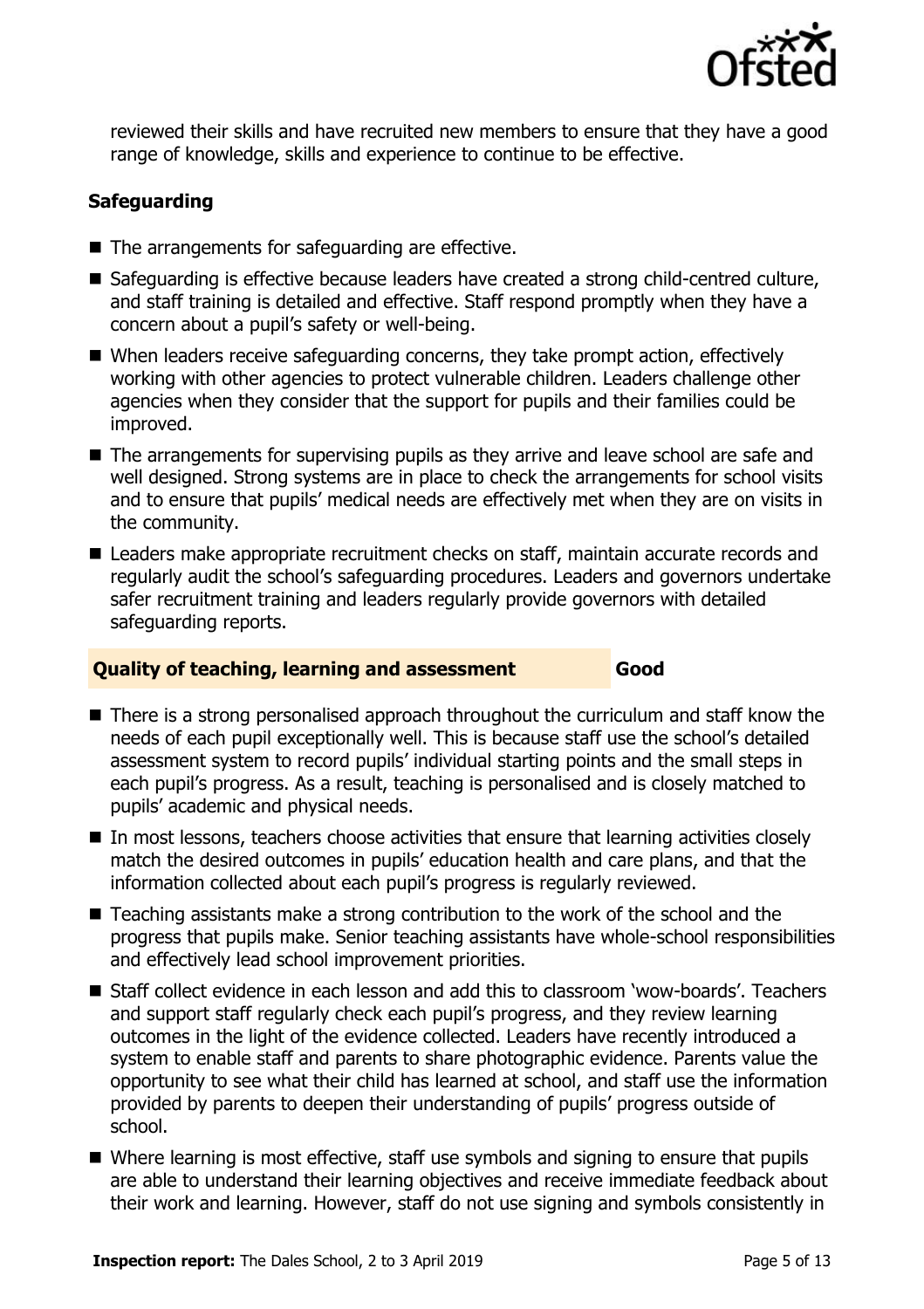

all lessons. As a result, some pupils do not make secure progress as they do not understand what they need to do or receive effective feedback that helps them learn.

- Most staff use effective questions to check and extend pupils' knowledge and understanding. This was seen in a play activity in a primary class where pupils were using a see-saw. A member of staff used well-chosen questions to check and develop pupils' understanding of balance and weight.
- Pupils are encouraged to be independent. For example, a sixth-form student with complex needs was responsible for taking the scones and flapjacks baked in a cookery lesson to the school café. In the café, students learn to take customers' orders using symbol supported worksheets, use their communication skills, practise their number skills and use money. In morning registration lessons, pupils choose what they would like for lunch. Sixth-form students are responsible for collecting this information from each class and taking it to the school office.
- **Pupils with delayed communication skills use information technology to support their** learning. A sixth-form student used specialist software on a computer tablet to communicate with visitors and take orders in the school café. Pupils with complex needs use specialist switches to make choices and communicate with staff.
- **Pupils are involved in a wide range of activities in the local community to reinforce** learning. For example, a group of pupils visited a local planetarium as part of a science project. Sixth-form students regularly visit the local community to reinforce learning and develop their practical skills. For example, each week students visit a local nature reserve as part of the school's 'forest schools' programme. Other sixth-form students visit a nearby short break centre to practise their independence skills, such as dusting, cleaning windows and making beds. Other students run a weekly staff lunch club, making and selling staff meals.

#### **Personal development, behaviour and welfare Good**

#### **Personal development and welfare**

- The school's work to promote pupils' personal development and welfare is good.
- Staff understand the needs of individual pupils extremely well. The headteacher has created a culture where staff understand that pupils' physical and emotional well-being are important foundations to their educational progress.
- There are respectful relationships between pupils and staff. Opportunities are sought for pupils to make choices about the things that affect them, for example choosing an activity or what they will have for lunch.
- **Pupils, including those who are new to school, told inspectors that they feel safe when** they are in school, there is no bullying and that they know who to talk to if they have any concerns.
- $\blacksquare$  Pupils are taught about healthy eating and the importance of making choices that maintain their good health. For example, a sixth-form student was able to describe foods that she should eat, and those to avoid, to manage her health needs.
- Staff create regular opportunities to promote pupils' spiritual, moral, social and cultural development. For example, pupils come together at the end of each afternoon to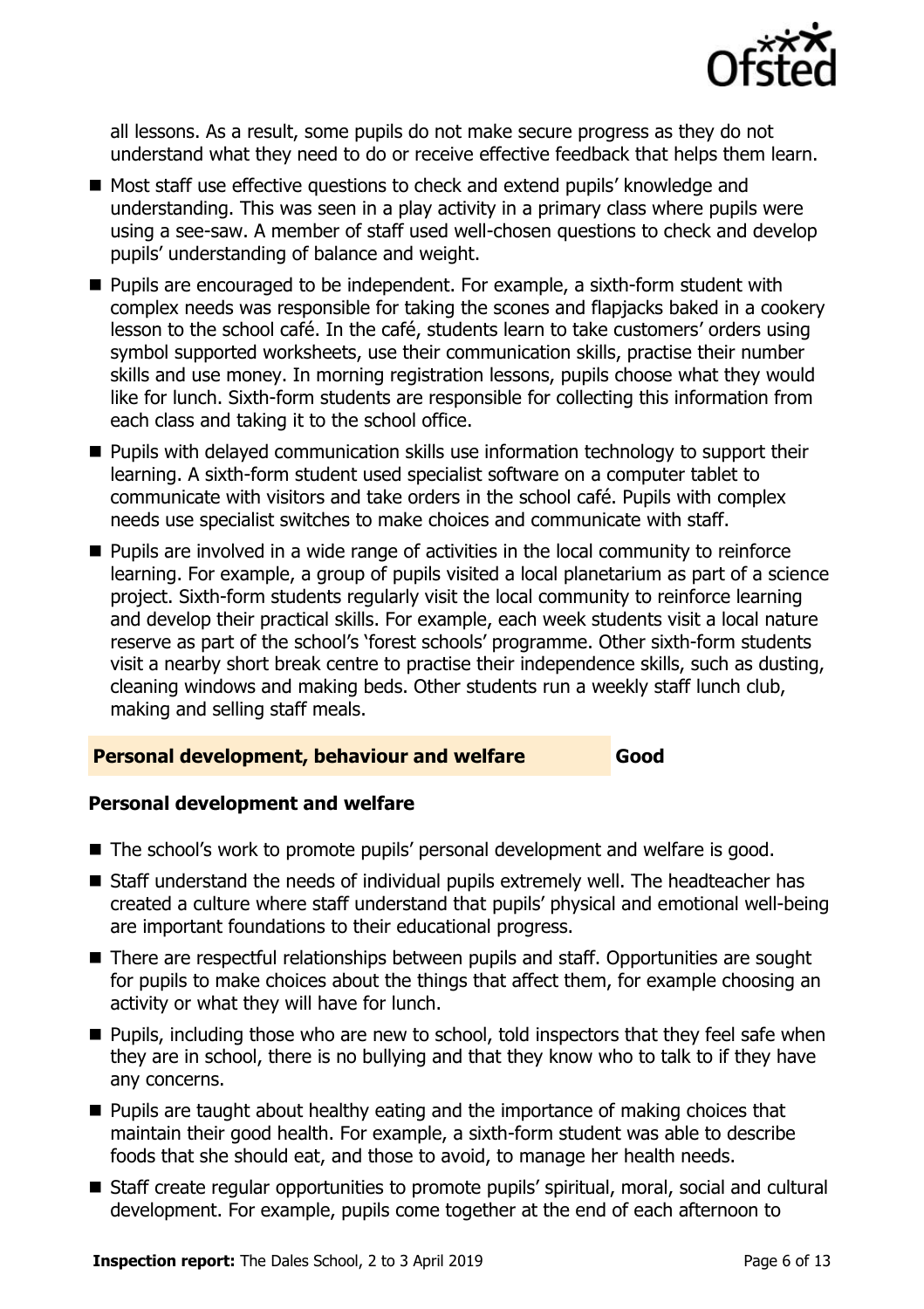

celebrate birthdays, and to hear about the work of class groups and the achievements of other pupils. This activity provides an opportunity for pupils to have a period of quiet reflection at the end of the school day. As a result, pupils leave school calm and settled.

- Staff receive specialist training to ensure that they effectively support pupils with complex health needs. Parents say that staff respond quickly and effectively to information that they provide about their child's well-being. One parent said that she was confident that when she gave information about her child to one member of the class team, the other members of the team would be quickly informed and would adapt the support provided, accordingly.
- The school council has an active voice in the running of the school. Students in the sixth form represent pupils in the primary and secondary departments. Members of the school council collect ideas from classes in lower school and provide feedback after meetings. The school council have been influential in working with leaders to develop lunchtime clubs and extra-curricular activities.
- Sixth-form pupils say that they feel well prepared to leave school and move to continuing education, training or employment. The school's well-designed careers education programme effectively supports students to make decisions about the next steps after school. This programme, and the annual 'passport to the future' event, are highly valued by parents in helping them understand the choices that are available for their son or daughter when they leave school.

#### **Behaviour**

- The behaviour of pupils is good.
- **Pupils are well supported in lessons, and they demonstrate positive attitudes to** learning because teachers make lessons fun and learning enjoyable.
- **Pupils are well behaved as they move around school. They are polite, and they enjoy** respectful relationships with one another and with staff.
- Detailed behaviour support plans describe the additional help that pupils with complex needs require. Plans include information about the strategies to support individual pupils, and they are regularly reviewed by staff and parents, with support from a local authority officer.
- Leaders emphasise the importance of working with pupils to de-escalate their behaviour. As a result, there are very few incidents where staff need to physically intervene to keep pupils safe. On the few occasions when staff do need to physically support a pupil, a detailed record of the incident is prepared and promptly passed to leaders.
- Leaders check and securely store the detailed records of incidents when staff raise a 'cause for concern'. Where appropriate, leaders take prompt and decisive action to keep pupils safe and ensure that staff work effectively with other agencies.
- Leaders secure good outcomes for individual pupils when concerns are raised. However, they do not effectively analyse and evaluate the information that they collect to establish whether there are patterns evident, or changes that could be made to the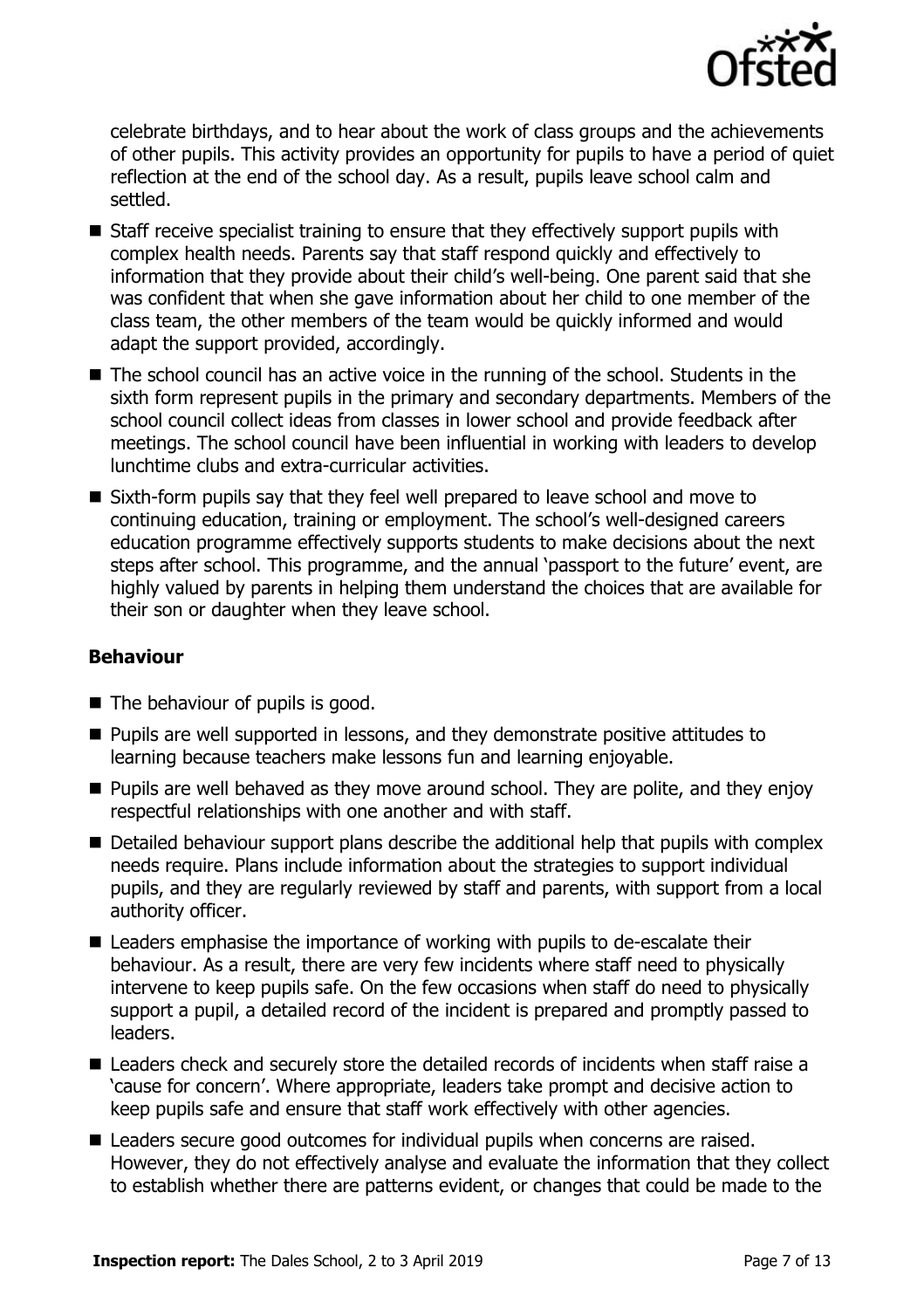

curriculum to improve the support provided for pupils.

■ Leaders understand that their ability to effectively analyse the information on incident reports is hampered by the system used to record and store information. As a result, leaders are planning to introduce an electronic system which will enable the quick and detailed analysis of this information.

#### **Outcomes for pupils Good**

- **Pupils join the school with a wide range of starting points. The pupils who join the** primary and secondary departments have complex and profound needs. Some of the older pupils who join the school's sixth-form have moderate learning difficulties. Many pupils have additional needs such as complex health conditions or autism. All pupils have an educational health and care plan.
- As a result of the information shared by parents and other professionals when pupils start school, and by using the school's detailed assessment system, teachers quickly and accurately judge each pupil's starting point.
- Staff know pupils well and understand the barriers to their learning. Teaching is personalised, and learning outcomes are closely matched to pupils' starting points and the desired outcomes in their education, health and care plan. As a result of detailed assessments, personalised planning and regular assessments, pupils make strong progress.
- Leaders analyse assessment and progress information in detail. They measure the progress of individuals and groups of pupils against the whole-school data and compare the progress of groups from year-to-year. Leaders moderate the accuracy of teachers' assessment judgements, working with staff from similar special schools, and they check that targets are rigorous and challenging.
- The progress and achievements of sixth-form students are recorded through a range of externally accredited courses. All sixth-form students complete either the ASDAN personal and social development course, or personal progress course, and the Duke of Edinburgh award, including a residential activity. Leaders understand that they need to extend the use of the school's assessment system into the sixth form and increase the range of accredited courses to ensure that the sixth-form programmes of study more accurately match the needs of all students.
- Leaders have ensured that additional funding is used effectively to improve pupil outcomes. Funding has been used to support after-school activities, such as the military kids club, to develop the curriculum, support staff training and to purchase specialist equipment and resources to improve pupils' access to the curriculum. As a result, the progress of disadvantaged pupils is as strong, and sometimes stronger, than those who are not disadvantaged.

#### **16 to 19 study programmes Good**

■ At the end of key stage 4, pupils continue to attend school and join the school sixthform. In addition, some pupils with less complex special educational needs from a local special school and, at times, others from a local mainstream school, join the school's sixth-form. As a result, the sixth-form is largest part of the school with nearly half the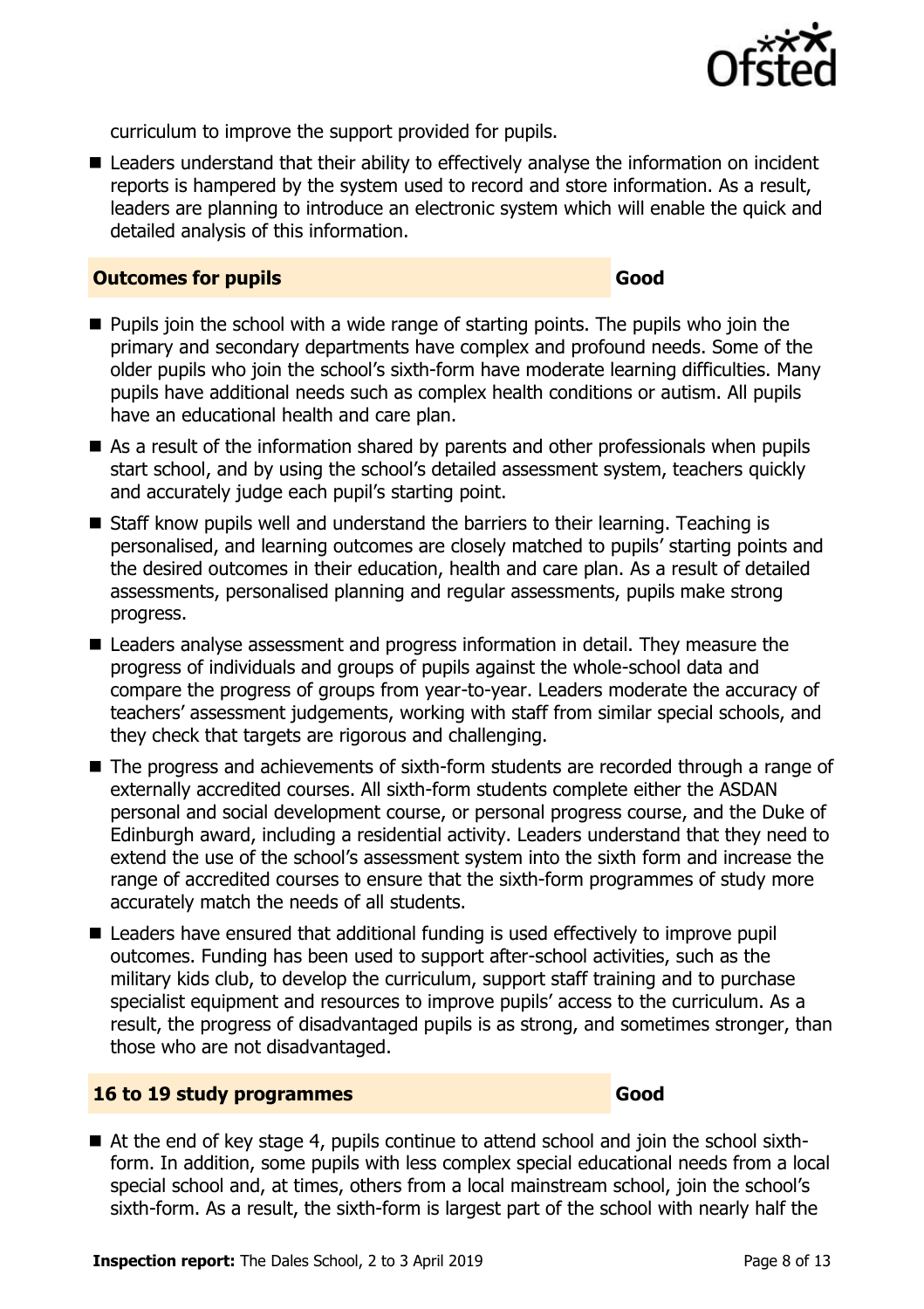

pupils on the school roll attending the sixth-form.

- Leaders' vision is that the sixth-form curriculum should promote students' independence and effectively prepare pupils for life after school. Activities in the sixthform are well chosen to develop students' practical independence skills.
- Teaching is good. Teachers help students develop their independence skills through well-chosen activities which are relevant and purposeful. For example, a group of sixthform students used their cookery skills to prepare scones and flapjacks to sell in the school's community café. Other sixth-form students ran the community café using their communication, number and literacy skills to take customers' orders and payments.
- Staff help students understand their desired learning outcomes through the use of symbols and signing. Staff use 'now and next' symbol timetables to help students with complex needs understand the structure of lessons and the school day.
- As part of a whole-school curriculum review, leaders reviewed the sixth-form curriculum and have introduced pathways for pupils with different starting points. However, leaders' capacity to implement all the intended changes have been hampered by unforeseen personnel changes. Leaders have effectively responded to these changes and understand that more needs to be done quickly to ensure that the sixthform curriculum closely matches the needs of all students.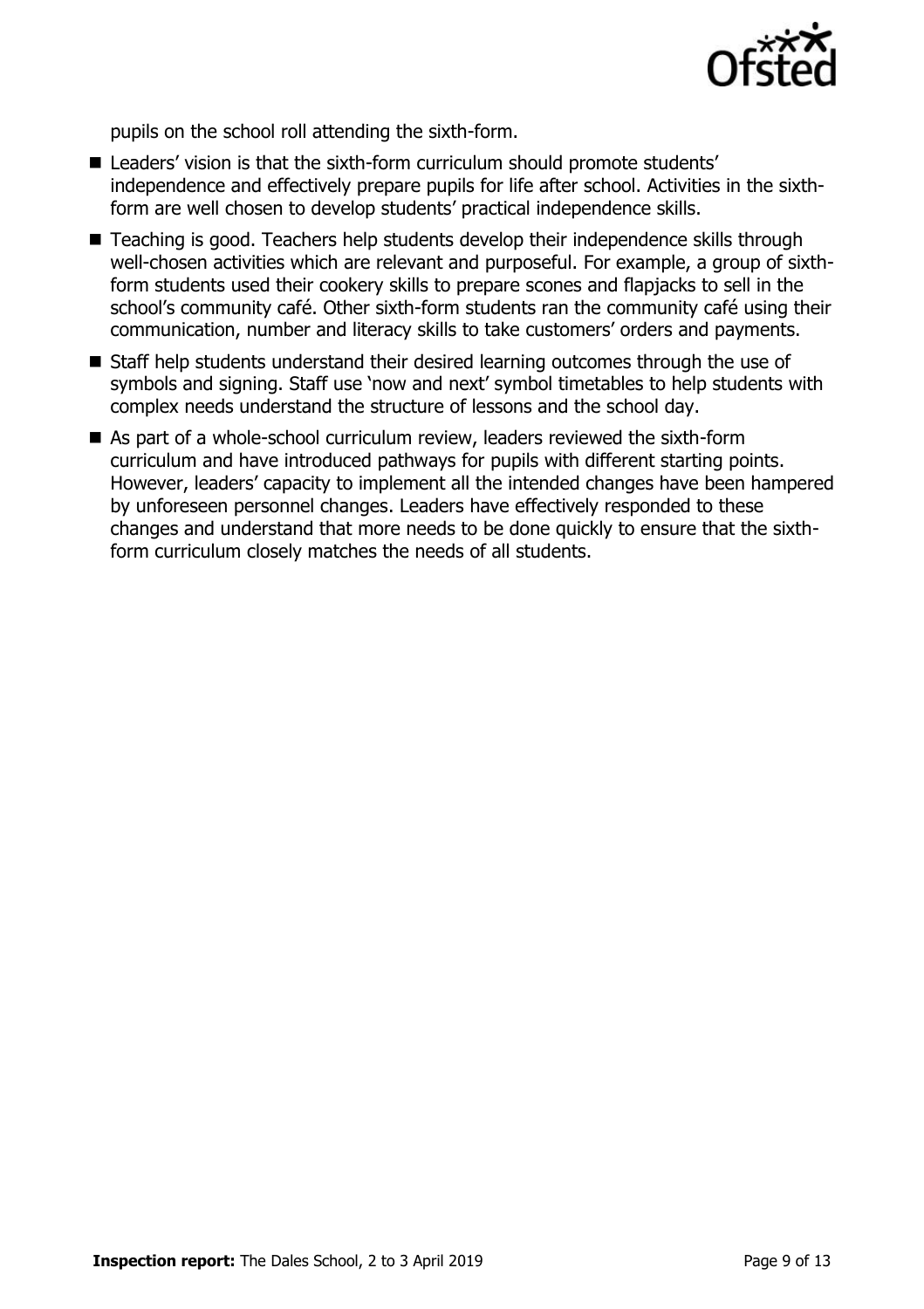

# **School details**

| Unique reference number | 121771          |
|-------------------------|-----------------|
| Local authority         | North Yorkshire |
| Inspection number       | 10067142        |

This inspection of the school was carried out under section 5 of the Education Act 2005.

| Type of school                                           | Special                   |
|----------------------------------------------------------|---------------------------|
| <b>School category</b>                                   | Community special         |
| Age range of pupils                                      | 2 to 19                   |
| Gender of pupils                                         | Mixed                     |
| Gender of pupils in 16 to 19 study<br>programmes         | Mixed                     |
| Number of pupils on the school roll                      | 50                        |
| Of which, number on roll in 16 to 19 study<br>programmes | 23                        |
| Appropriate authority                                    | The governing body        |
| Chair                                                    | Paul Chubb                |
| <b>Headteacher</b>                                       | <b>Ann-Marie Ellis</b>    |
| Telephone number                                         | 01609 772 932             |
| Website                                                  | www.thedalesschool.org    |
| <b>Email address</b>                                     | office@thedalesschool.org |
| Date of previous inspection                              | 26 June 2018              |

#### **Information about this school**

- All pupils at The Dales School have an education, health and care plan. Most pupils have severe or profound multiple learning difficulties. Many pupils have one or more additional needs such autism spectrum disorders, medical needs, sensory impairments and social, emotional and mental health needs.
- Some students with moderate learning difficulties join the school from other schools in order to take part in the sixth-form programmes of study.
- Nearly half the pupils who attend the school are in the sixth form. There is one early years pupil; most of the other pupils are in key stages 1 and 2. There are few pupils in key stages 3 and 4.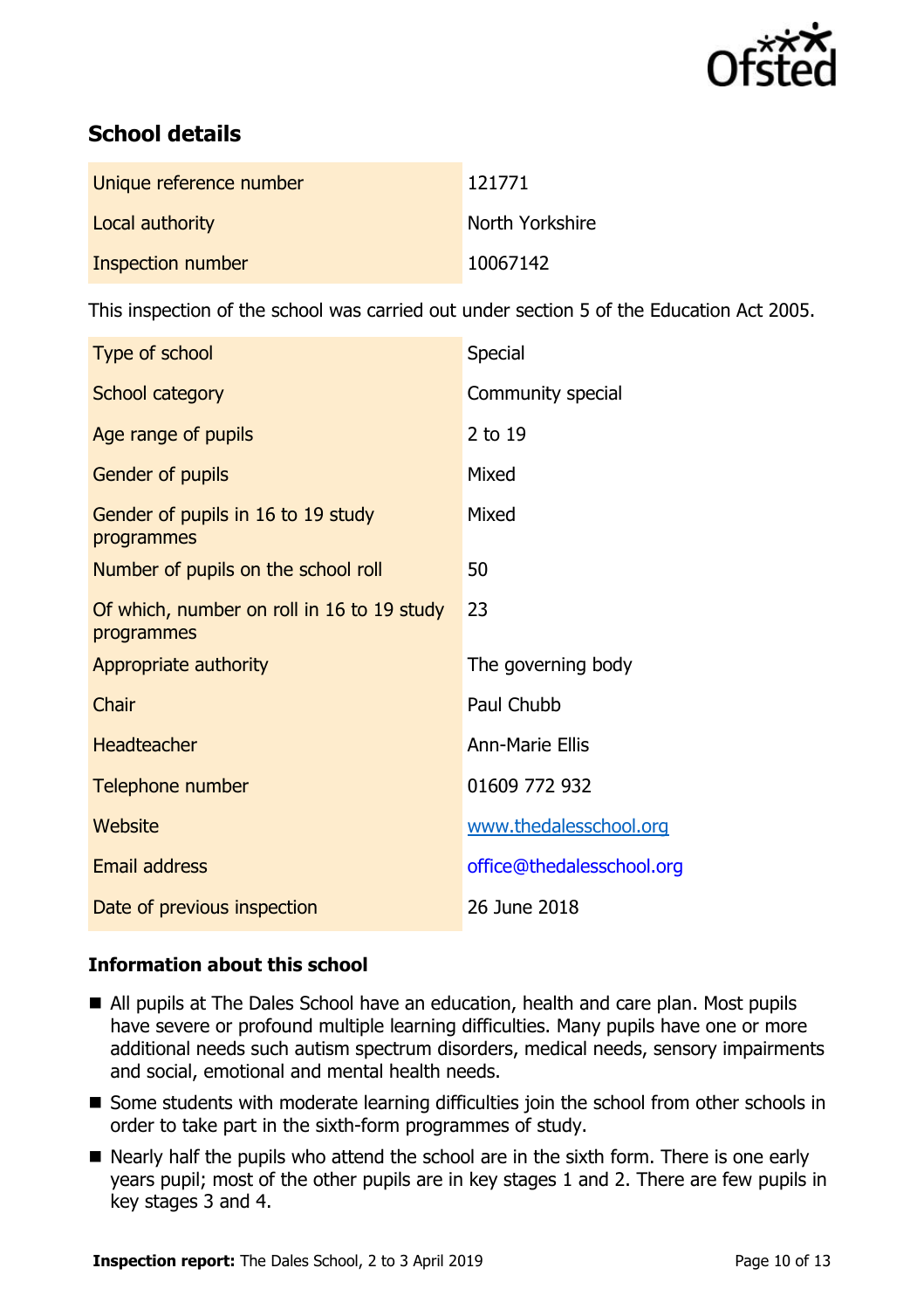

- **Pupils who attend the school come from a large catchment area.**
- The school has a lower-than-average proportion of pupils who speak English as an additional language.
- The proportion of pupils who are eligible for pupil premium funding is in line with the national average.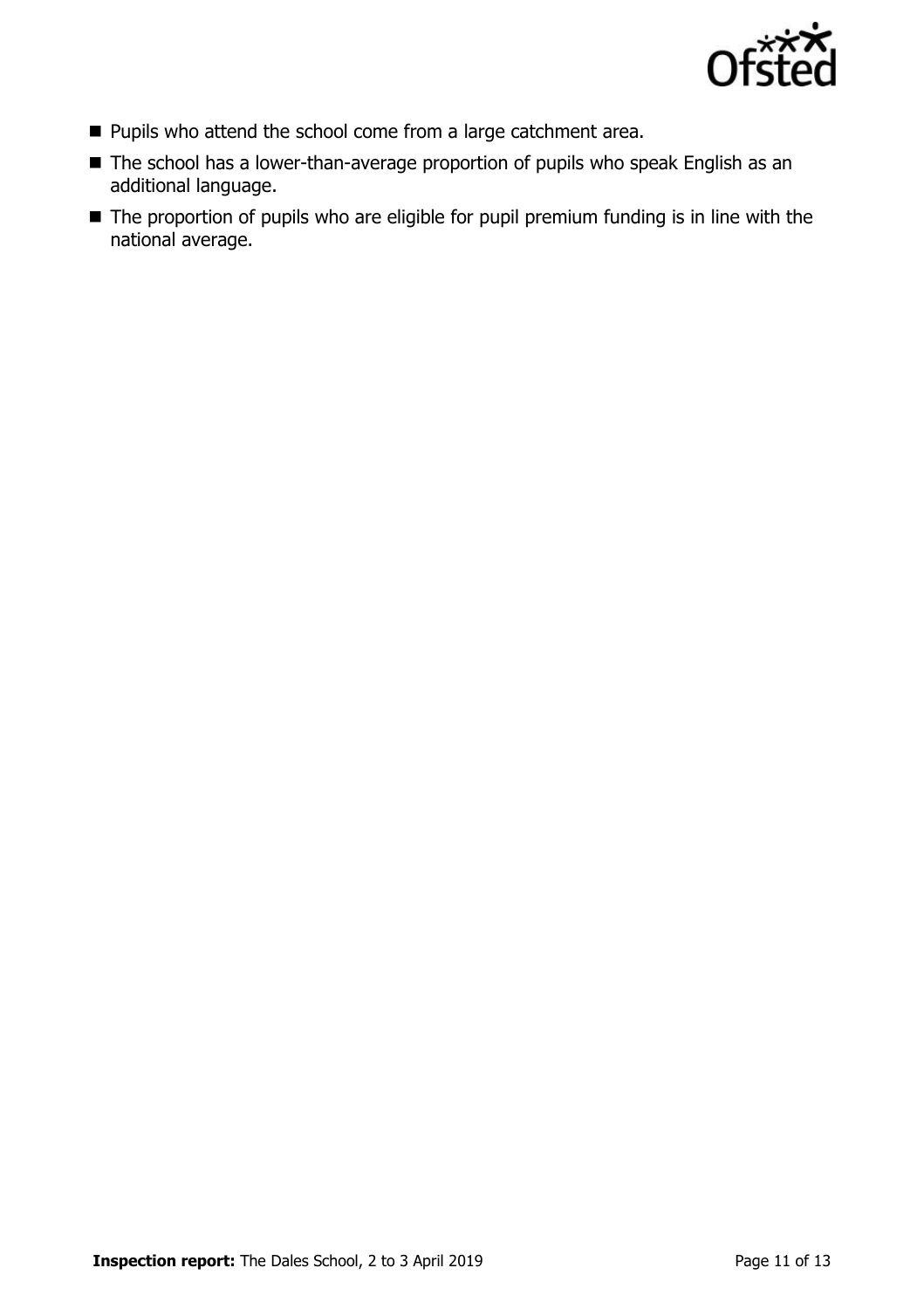

# **Information about this inspection**

- Inspectors, accompanied by the headteacher and deputy headteacher, observed a variety of lessons across the school. Inspectors spoke to pupils, teachers and teaching assistants during their visits to classrooms.
- Inspectors met the headteacher and the senior leadership team to discuss the school's self-evaluation, the school improvement plan, and information about the curriculum, safeguarding, attendance, behaviour and the use of additional funding. An inspector met members of the school's middle leadership group.
- Inspectors checked policies and information about the school before and during the inspection.
- Inspectors looked at pupils' work, discussed pupils' progress with the senior leaders and checked pupils' files and education, health and care plans.
- An inspector observed pupils arriving at school and met representatives of the school council.
- There were insufficient responses to Parent View, Ofsted's online questionnaire, to take them into account. Inspectors considered two additional free-text comments and an inspector held a meeting with five parents.
- An inspector met two governors and held a meeting with a representative of the local authority.
- An inspector considered the views of 43 staff who responded to Ofsted's staff survey.

#### **Inspection team**

George Gilmore, lead inspector **Contact Contact Contact Contact Contact Contact Contact Contact Contact Contact** 

**Tricia Stevens Contract Inspector Ofsted Inspector**